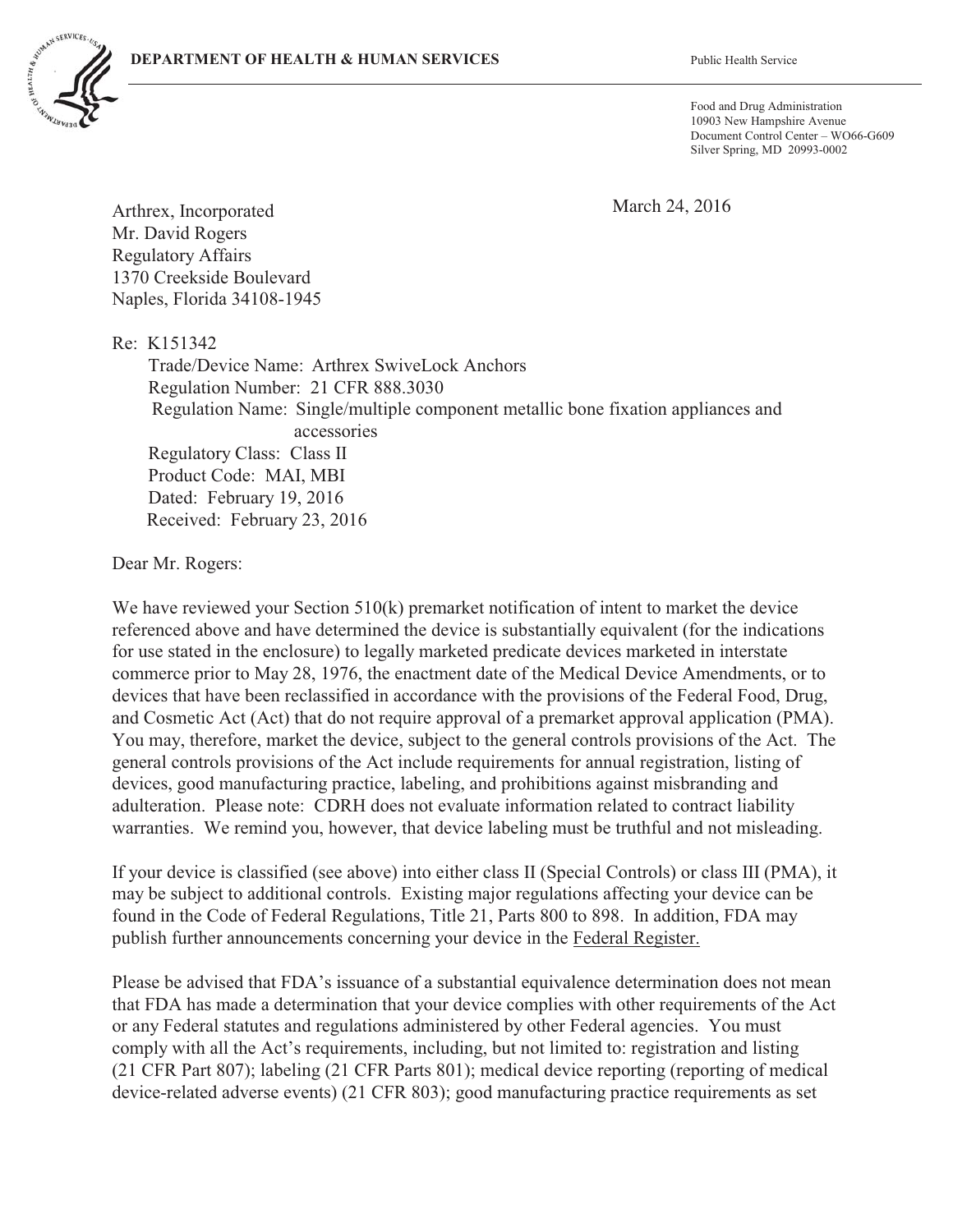forth in the quality systems (QS) regulation (21 CFR Part 820); and if applicable, the electronic product radiation control provisions (Sections 531-542 of the Act); 21 CFR 1000-1050.

If you desire specific advice for your device on our labeling regulation (21 CFR Part 801), please contact the Division of Industry and Consumer Education at its toll-free number (800) 638-2041 or (301) 796-7100 or at its Internet address

http://www.fda.gov/MedicalDevices/ResourcesforYou/Industry/default.htm. Also, please note the regulation entitled, "Misbranding by reference to premarket notification" (21CFR Part 807.97). For questions regarding the reporting of adverse events under the MDR regulation (21 CFR Part 803), please go to

http://www.fda.gov/MedicalDevices/Safety/ReportaProblem/default.htm for the CDRH's Office of Surveillance and Biometrics/Division of Postmarket Surveillance.

You may obtain other general information on your responsibilities under the Act from the Division of Industry and Consumer Education at its toll-free number (800) 638-2041 or (301) 796-7100 or at its Internet address

http://www.fda.gov/MedicalDevices/ResourcesforYou/Industry/default.htm.

Sincerely yours,

## Mark N. Melkerson -S

Mark N. Melkerson **Director** Division of Orthopedic Devices Office of Device Evaluation Center for Devices and Radiological Health

Enclosure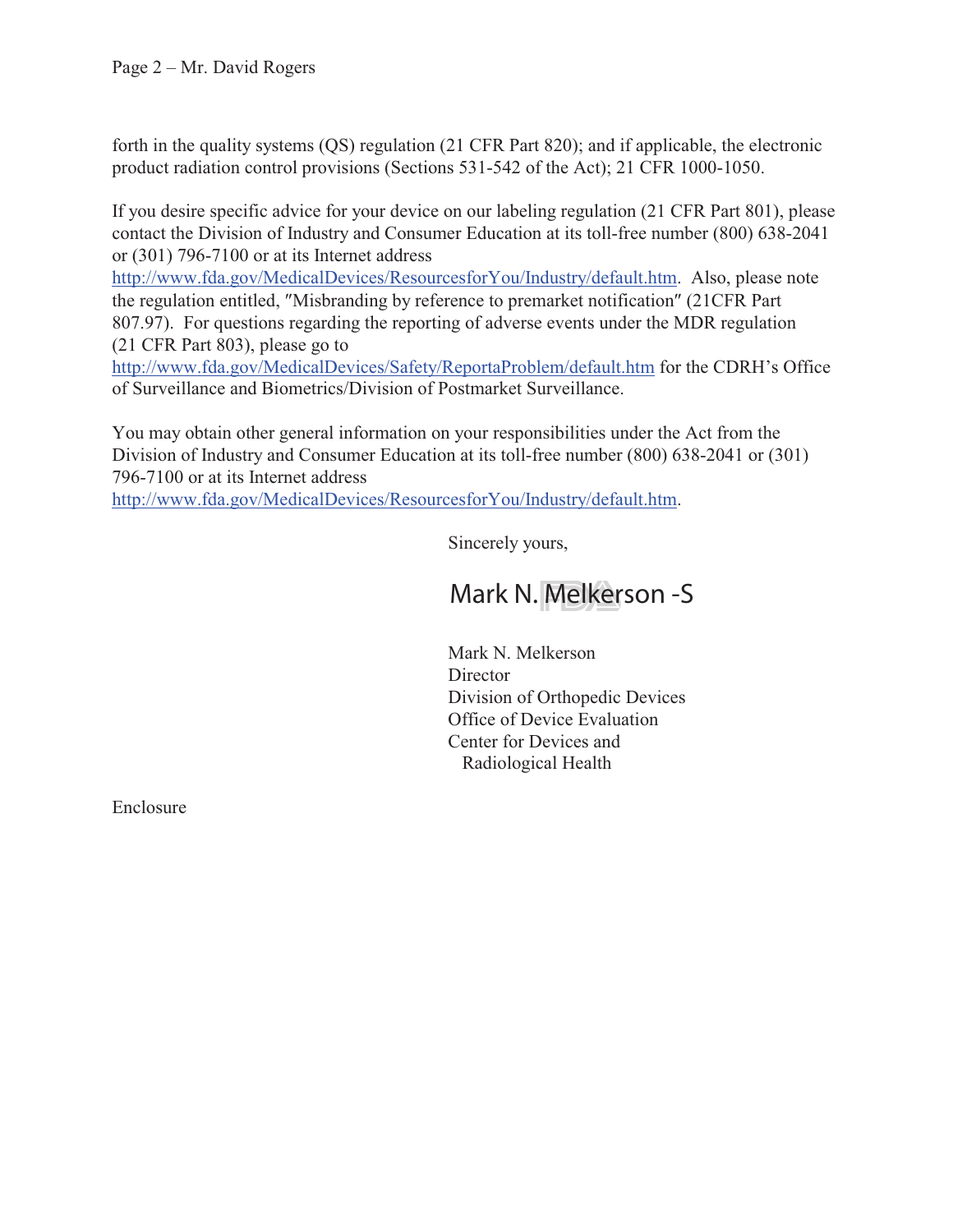DEPARTMENT OF HEALTH AND HUMAN SERVICES Food and Drug Administration

## **Indications for Use**

510(k) Number (if known) K151342

Device Name **Arthrex SwiveLock Anchors** 

Indications for Use (Describe)

The Arthrex SwiveLock anchors are intended for fixation of suture (soft tissue) to bone in the shoulder, foot/ankle, knee, hand/wrist, elbow, and hip in the following procedures:

• Shoulder: Rotator Cuff Repair, Bankart Repair, SLAP Lesion Repair, Biceps Tenodesis, Acromio-Clavicular Separation Repair, Deltoid Repair, Capsular Shift or Capsulolabral Reconstruction.

• Foot/Ankle: Lateral Stabilization, Medial Stabilization, Achilles Tendon Repair, Hallux Valgus Reconstruction, Midfoot Reconstruction, Metatarsal Ligament Repair/Tendon Repair and Bunionectomy.

• Knee: Medial Collateral Ligament Repair, Lateral Collateral Ligament Repair, Patellar Tendon Repair, Posterior Oblique Ligament Repair, and Illiotibial Band Tenodesis. Secondary fixation for ACL/PCL reconstruction or repair (4.75 -5.5 SwiveLock only).

• Hand/Wrist: Scapholunate Ligament Reconstruction, Ulnar or Radial Collateral Ligament Reconstruction.

• Elbow: Biceps Tendon Reattachment, Tennis Elbow Repair, Ulnar or Radial Collateral Ligament Reconstruction, Lateral Epicondylitis repair.

· Hip: Capsular repair, acetabular labral repair

| <b>CONTINUE ON A SEPARATE PAGE IF NEEDED.</b>          |                                             |  |  |
|--------------------------------------------------------|---------------------------------------------|--|--|
| $\bowtie$ Prescription Use (Part 21 CFR 801 Subpart D) | Over-The-Counter Use (21 CFR 801 Subpart C) |  |  |
| Type of Use (Select one or both, as applicable)        |                                             |  |  |

This section applies only to requirements of the Paperwork Reduction Act of 1995.

## \*DO NOT SEND YOUR COMPLETED FORM TO THE PRA STAFF EMAIL ADDRESS BELOW.\*

The burden time for this collection of information is estimated to average 79 hours per response, including the time to review instructions, search existing data sources, gather and maintain the data needed and complete and review the collection of information. Send comments regarding this burden estimate or any other aspect of this information collection, including suggestions for reducing this burden, to:

> Department of Health and Human Services Food and Drug Administration Office of Chief Information Officer Paperwork Reduction Act (PRA) Staff PRAStaff@fda.hhs.gov

"An agency may not conduct or sponsor, and a person is not required to respond to, a collection of information unless it displays a currently valid OMB number."

Page 1 of 1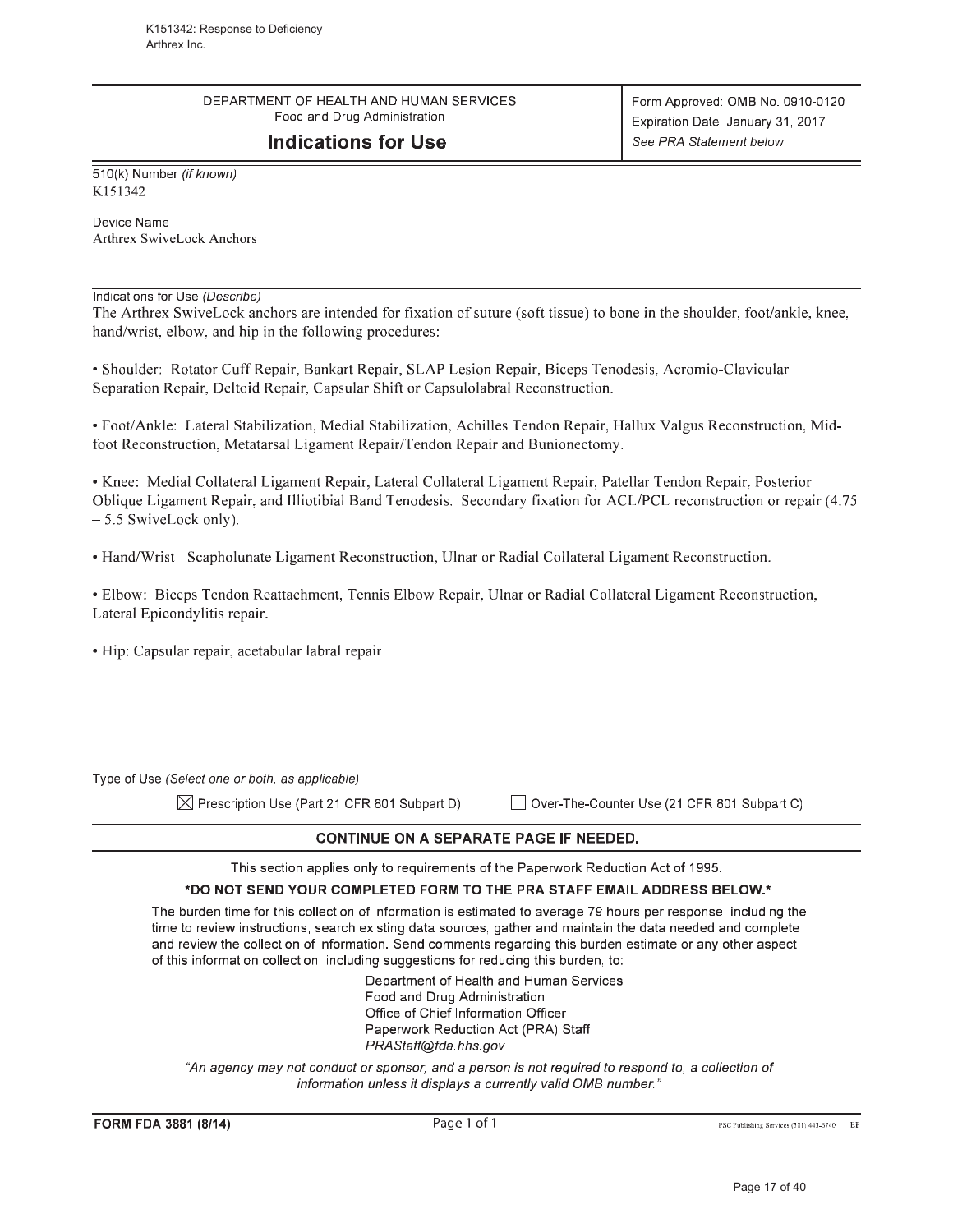## **510K SUMMARY OF SAFETY AND EFFECTIVENESS**

| <b>Date Summary Prepared</b>    | November 18, 2015                                                                         |
|---------------------------------|-------------------------------------------------------------------------------------------|
|                                 |                                                                                           |
| Manufacturer/                   | Arthrex, Inc.<br>1370 Creekside Boulevard                                                 |
| Distributor/                    |                                                                                           |
| <b>Sponsor</b>                  | Naples, FL 34108-1945 USA                                                                 |
| 510(k) Contact                  | David L Rogers                                                                            |
|                                 | <b>Regulatory Affairs</b>                                                                 |
|                                 | Arthrex, Inc.                                                                             |
|                                 | 1370 Creekside Boulevard                                                                  |
|                                 | Naples, FL 34108-1945 USA                                                                 |
|                                 | Telephone: 239/643.5553, ext. 71924                                                       |
|                                 | Fax: 239/598.5508                                                                         |
|                                 | Email: david.rogers@arthrex.com                                                           |
| <b>Trade Name</b>               | <b>Arthrex SwiveLock Anchors</b>                                                          |
| <b>Common Name</b>              | Suture Anchor                                                                             |
| Product Code,                   | MAI, MBI                                                                                  |
| <b>Classification Name, CFR</b> | 21 CFR 888.3030: Single/multiple component metallic bone fixation appliances              |
|                                 | and accessories                                                                           |
| <b>Predicate Device</b>         | K101823: Arthrex SwiveLock Anchors                                                        |
|                                 | K071176: Arthrex Bio Interference Screws                                                  |
|                                 |                                                                                           |
| <b>Purpose of Submission</b>    | This traditional 510(k) premarket notification is submitted to include an additional      |
|                                 | indication for secondary fixation in ACL/PCL reconstruction or repair for the             |
|                                 | Arthrex SwiveLock Anchors (4.75 - 5.5 sizes).                                             |
| <b>Device Description</b>       | The <b>Arthrex SwiveLock Anchor</b> is a two-component, knotless suture anchor            |
|                                 | comprised of an eyelet and a hollow anchor body. The SwiveLock Anchor is pre-             |
|                                 | mounted on a driver with the anchor body and eyelet physically separated on the           |
|                                 | driver shaft. FiberWire suture may also be provided with the device.                      |
| <b>Intended Use</b>             |                                                                                           |
|                                 | The <b>Arthrex SwiveLock</b> anchors are intended for fixation of suture (soft tissue) to |
|                                 | bone in the shoulder, foot/ankle, knee, hand/wrist, elbow, and hip in the                 |
|                                 | following procedures:                                                                     |
|                                 | Shoulder: Rotator Cuff Repair, Bankart Repair, SLAP Lesion Repair,                        |
|                                 | Biceps Tenodesis, Acromio-Clavicular Separation Repair, Deltoid Repair,                   |
|                                 | Capsular Shift or Capsulolabral Reconstruction.                                           |
|                                 | Foot/Ankle: Lateral Stabilization, Medial Stabilization, Achilles Tendon<br>٠             |
|                                 | Repair, Hallux Valgus Reconstruction, Mid-foot Reconstruction,                            |
|                                 | Metatarsal Ligament Repair/Tendon Repair and Bunionectomy.                                |
|                                 | Knee: Medial Collateral Ligament Repair, Lateral Collateral Ligament<br>٠                 |
|                                 | Repair, Patellar Tendon Repair, Posterior Oblique Ligament Repair, and                    |
|                                 | Illiotibial Band Tenodesis. Secondary fixation for ACL/PCL reconstruction                 |
|                                 | or repair (4.75 - 5.5 SwiveLock only).                                                    |
|                                 | Hand/Wrist: Scapholunate Ligament Reconstruction, Ulnar or Radial<br>٠                    |
|                                 | Collateral Ligament Reconstruction.                                                       |
|                                 | Elbow: Biceps Tendon Reattachment, Tennis Elbow Repair, Ulnar or                          |
|                                 | Radial Collateral Ligament Reconstruction, Lateral Epicondylitis repair.                  |
|                                 |                                                                                           |
|                                 | Hip: Capsular repair, acetabular labral repair.                                           |
| <b>Substantial</b>              | The Arthrex SwiveLock Anchors are substantially equivalent to the predicate               |
| <b>Equivalence Summary</b>      | devices, in which the basic design features and intended uses are the same. Any           |
|                                 |                                                                                           |
|                                 | differences between the <b>Arthrex SwiveLock Anchors</b> and the predicates are           |
|                                 | considered minor and do not raise questions concerning safety and effectiveness.          |
|                                 |                                                                                           |
|                                 | Biomechanical testing (ultimate load) was conducted to demonstrate that the use           |
|                                 | of the SwiveLock as a secondary fixation in ACL reconstruction is greater than a          |
|                                 | construct without it.                                                                     |
|                                 |                                                                                           |